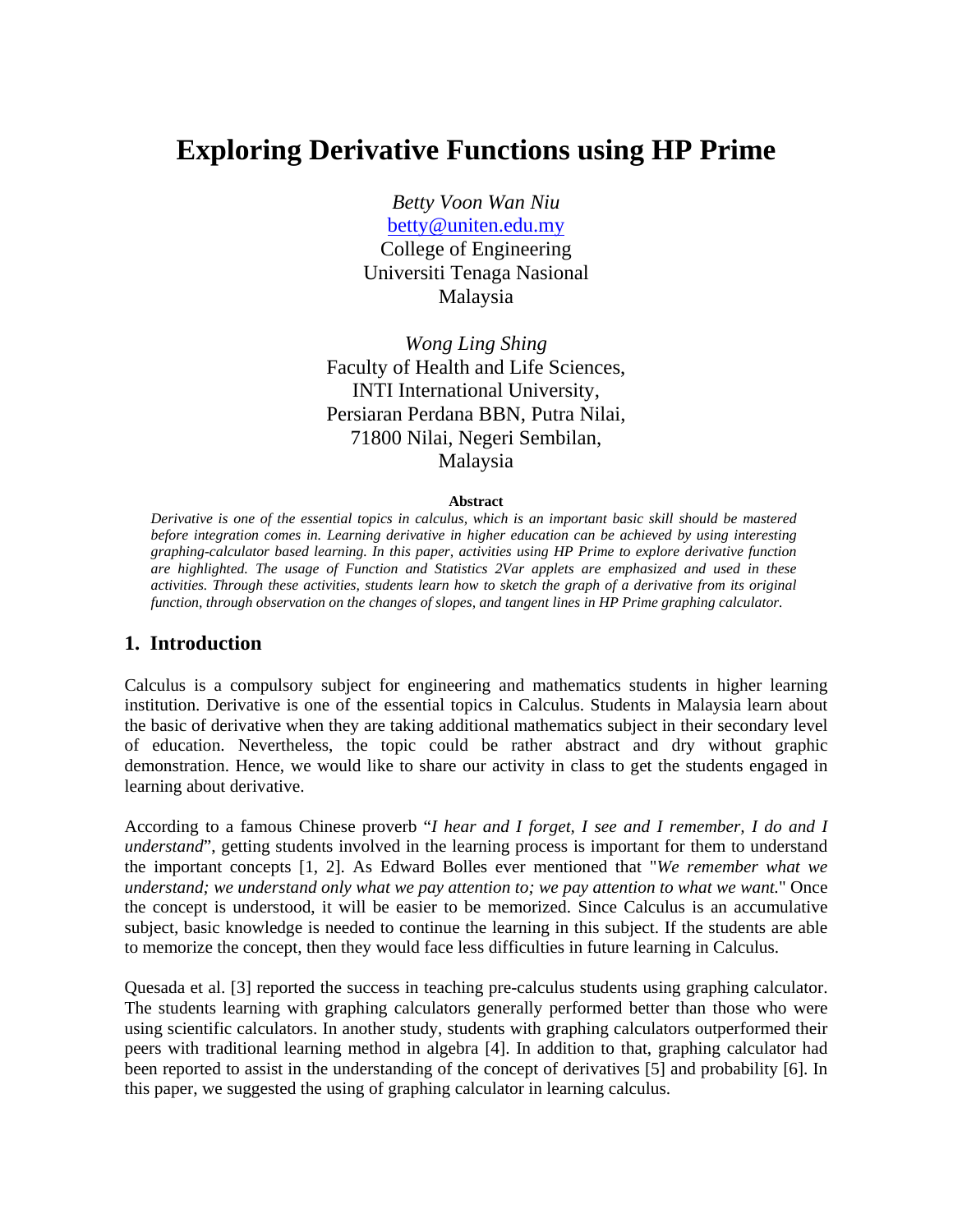In a usual practice, students learn about derivative using the concepts of limits first. After that, they will be asked to memorize the derivative of certain functions. Here, a graphing calculator-assisted activity can be added before the learning of derivative. This activity requires the students to sketch the graph of derivative, follows by the identification of the derivative function. With graphing calculator, students can visualize the graphs from the functions, and by that, enhance the memorization of derivative functions. In this paper, Section 2 describes the activities done. Section 3 gives the suggestions on the activity and conclusion comes in the last section. HP Prime Graphing Calculator was used in the activity and Geogebra was used in producing the worksheet.

## **2. Design of Activity**

The activity started with (1) the revision of the previous topic about slope, (2) finding slopes at different points and sketch the graph of derivative, and (3) summary of the process and enhancement of the learning.

## **2.1 Reviewing Previous Topic about Slope**

In the beginning, students were shown a graph of polynomial, without telling them the function of the graph (Figure 2.1). Then, they were asked to identify the type of the polynomial. Later, they were required to determine the part(s) of the graph that produce positive, zero and negative slopes.



**Figure 2.1** The first graph (polynomial) shown to students.

## **2.2 Finding Slopes and Derivative Graph Sketching**

After that, a tangent line were shown with the slope value (Figure 2.2). The cursor was moved left and right to get the students to observe the changes of slope graphically and numerically.

Later, the equation of the graph was revealed to the students, and they were required to key in the function into  $F1(X)$  in Function aplet. Next, they were asked to find other slopes at different values of *x* using their graphing calculator. Then, they were required to record the slopes in the graphing calculator (Figure 2.3).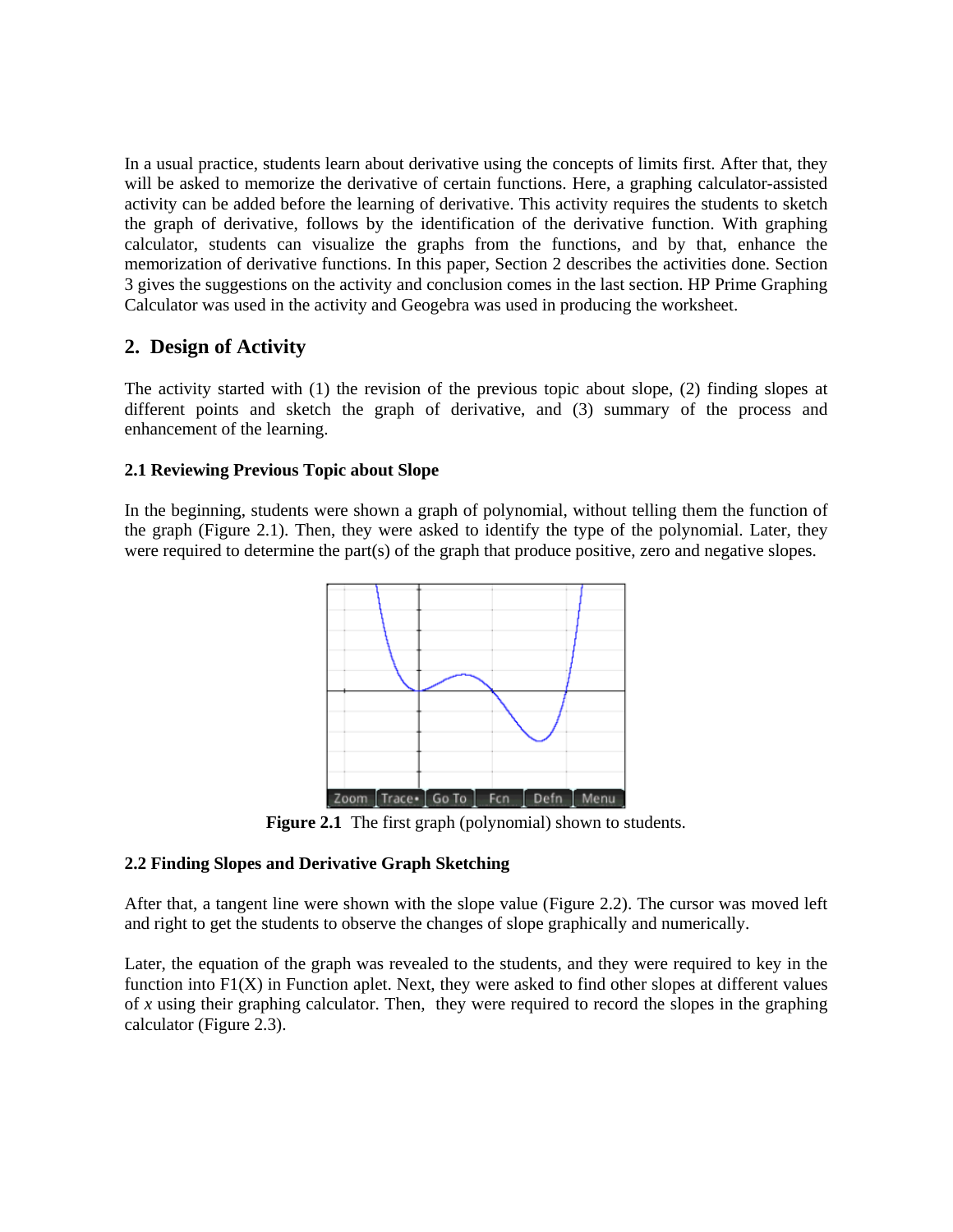

**Figure 2.2** The slope is shown at the bottom left corner of the screen.

| 17:22<br><b>Statistics 2Var Numeric View</b>        |     |       |    |  |    |  |  |  |
|-----------------------------------------------------|-----|-------|----|--|----|--|--|--|
|                                                     | C1  | C2    | C3 |  | C4 |  |  |  |
|                                                     | -.5 | $-19$ |    |  |    |  |  |  |
|                                                     | 0   | 0     |    |  |    |  |  |  |
|                                                     | .5  |       |    |  |    |  |  |  |
|                                                     |     | -4    |    |  |    |  |  |  |
| $\frac{4}{5}$                                       | 1.5 | -3    |    |  |    |  |  |  |
|                                                     |     | 16    |    |  |    |  |  |  |
|                                                     | 2.5 | 65    |    |  |    |  |  |  |
| 8                                                   |     |       |    |  |    |  |  |  |
| 9                                                   |     |       |    |  |    |  |  |  |
|                                                     |     |       |    |  |    |  |  |  |
| Enter value or expression                           |     |       |    |  |    |  |  |  |
| Edit<br>Make<br>Size<br>Ins<br>Sort<br><b>Stats</b> |     |       |    |  |    |  |  |  |

**Figure 2.3** The points were keyed in taking column C1 for *x* and C2 for *y* .

Afterwards, students were asked to plot the points of  $(x, y')$  as a scatter plot (Figure 2.4). From the scatter plot, they were first asked to indentify the type of polynomial the graph *y'*. Then, Fit key (Figure 2.5) was activated to connect the dots. As the default best fit option is usually the linear function, students have to choose the suitable type of best fit in the Symbolic View (Figure 2.6), and activate the Fit key in Plot View again to view the best fit (Figure 2.5).

Then, they were asked to copy the best fit function found in Statistics 2Var aplet into  $F2(X)$  in Function aplet (Figure 2.7). F2(X) was then plotted together with  $F1(X)$ . From the graph of  $F2(X)$ , the *x*-coordinate of the extremum of *y* ( $F1(X)$ ) can be found by searching the *x*-intercept of  $y'$  (F2(X)).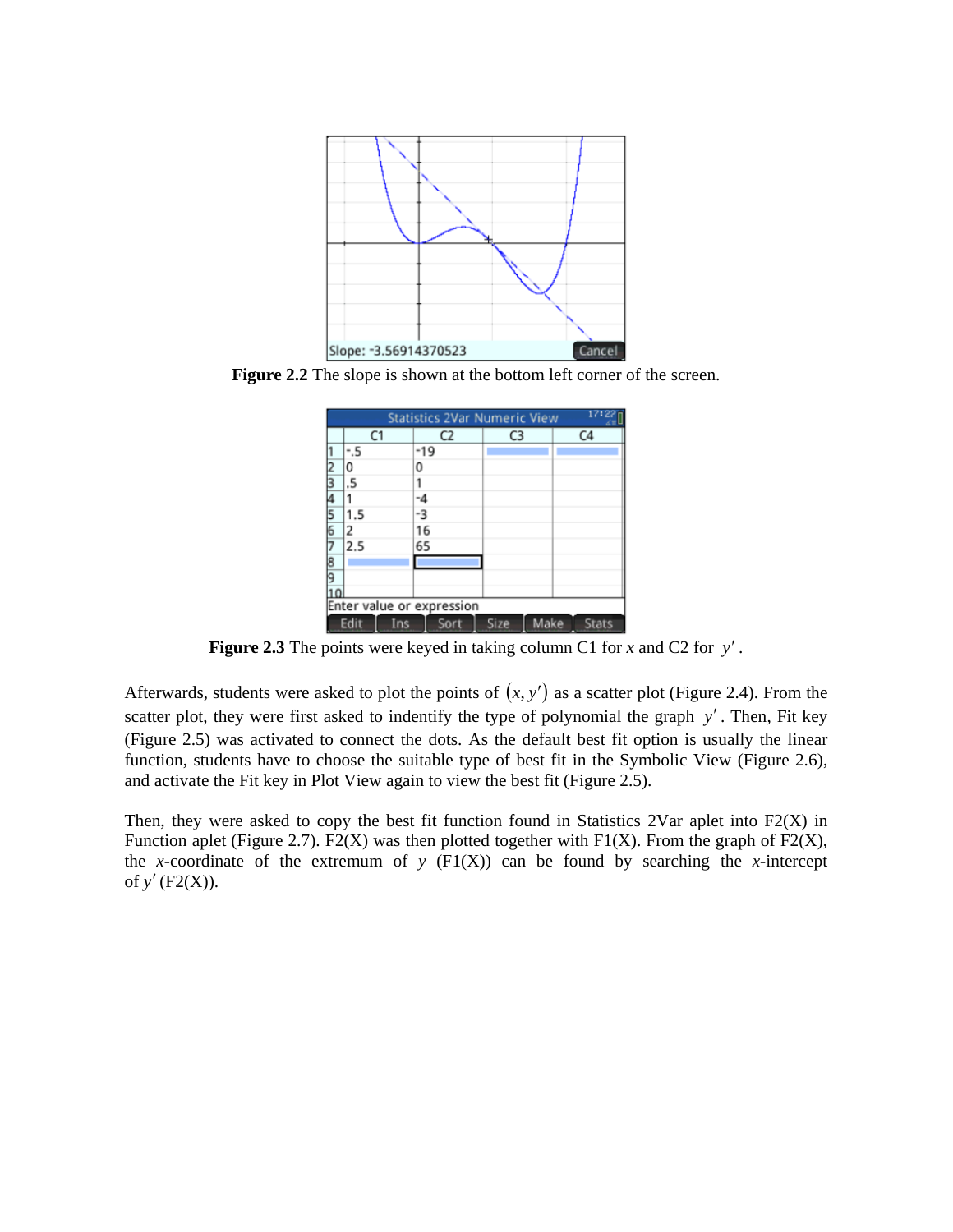

**Figure 2.4** Scatter plot of  $(x, y')$ .



**Figure 2.5** Best fit of the scatter plot of  $(x, y')$ .



**Figure 2.6** Best fit type for scatter plot of  $(x, y')$ .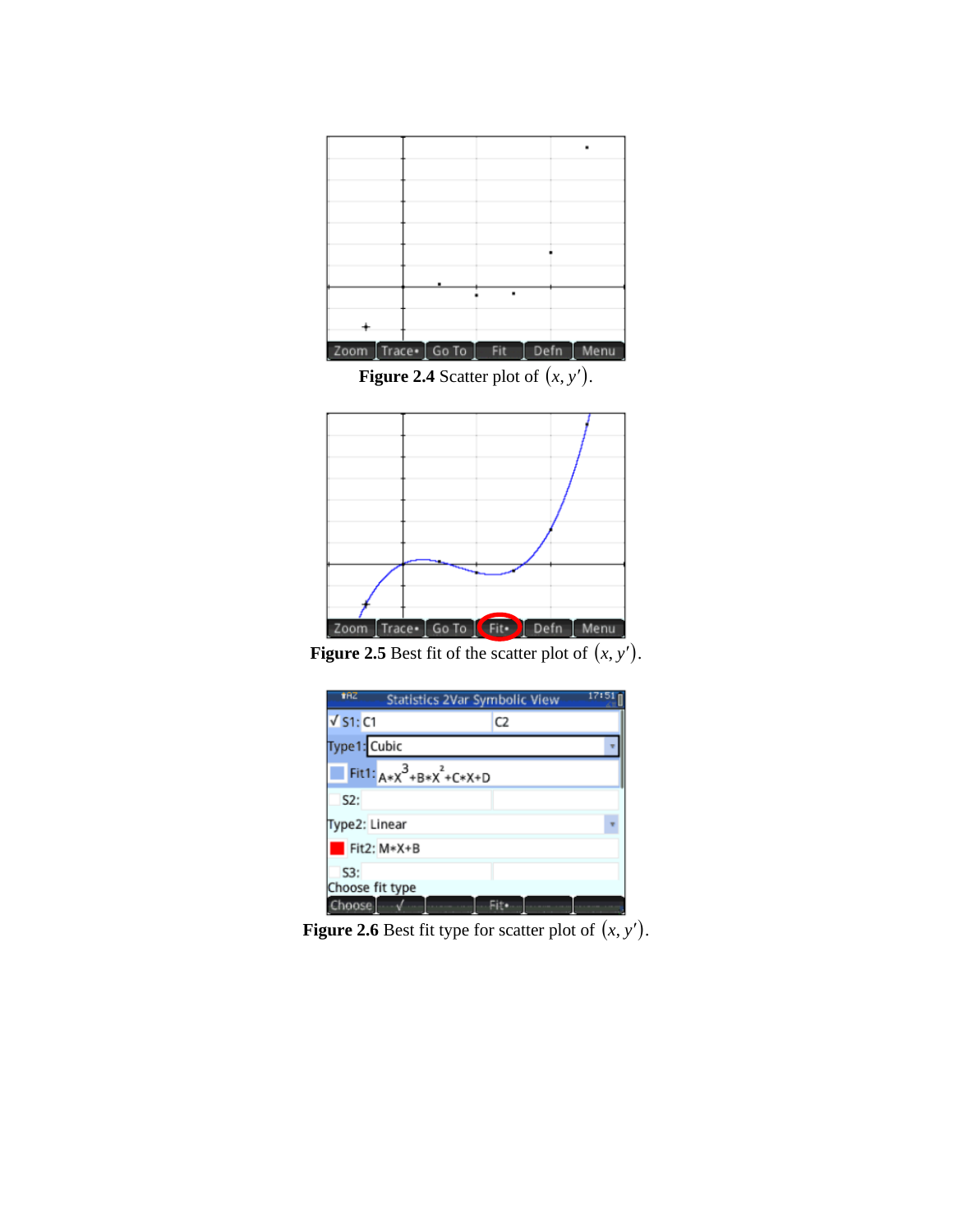| <b>Function Symbolic View</b>                   | 18:24 |
|-------------------------------------------------|-------|
| $\sqrt{ }$ F1(X)= 4*X <sup>2</sup> *(X-2)*(X-1) |       |
| $F2(X)=16*X^3-36*X^2+16*X$                      |       |
| $\blacksquare$ F3(X)=                           |       |
| $F4(X) =$                                       |       |
| $F5(X)=$                                        |       |
| $F6(X)=$                                        |       |
| $E7/V1-$<br><b>Enter function</b>               |       |
| Edit<br><b>Show</b>                             | Eval  |

**Figure 2.7** Best fit function for scatter plot of  $(x, y')$  was keyed in F2(X).



**Figure 2.8** The graphs of *y* (blue) and *y*' (yellow).

#### **2.3 Summarize and Consolidate the Knowledge**

At the end of the class, the whole process was summarized using the screens in Figure 2.9 by moving the cursor along the graph of  $f(x)$  and asking the students to observe the changes of (a) the slope of *y*, and (b) the value of  $y'$  simultaneously.

To consolidate the concept, a worksheet with another type of function was given to the students, and they were required to repeat what they had done before this. In order to strengthen their findings, analysis questions were asked. Then, they were required to sketch a graph of derivative on the worksheet paper, without knowing the function of the given graph. Lastly, a bonus question was given for the students to sketch the graph of  $f(x)$  through observation on the graph of  $f'(x)$ .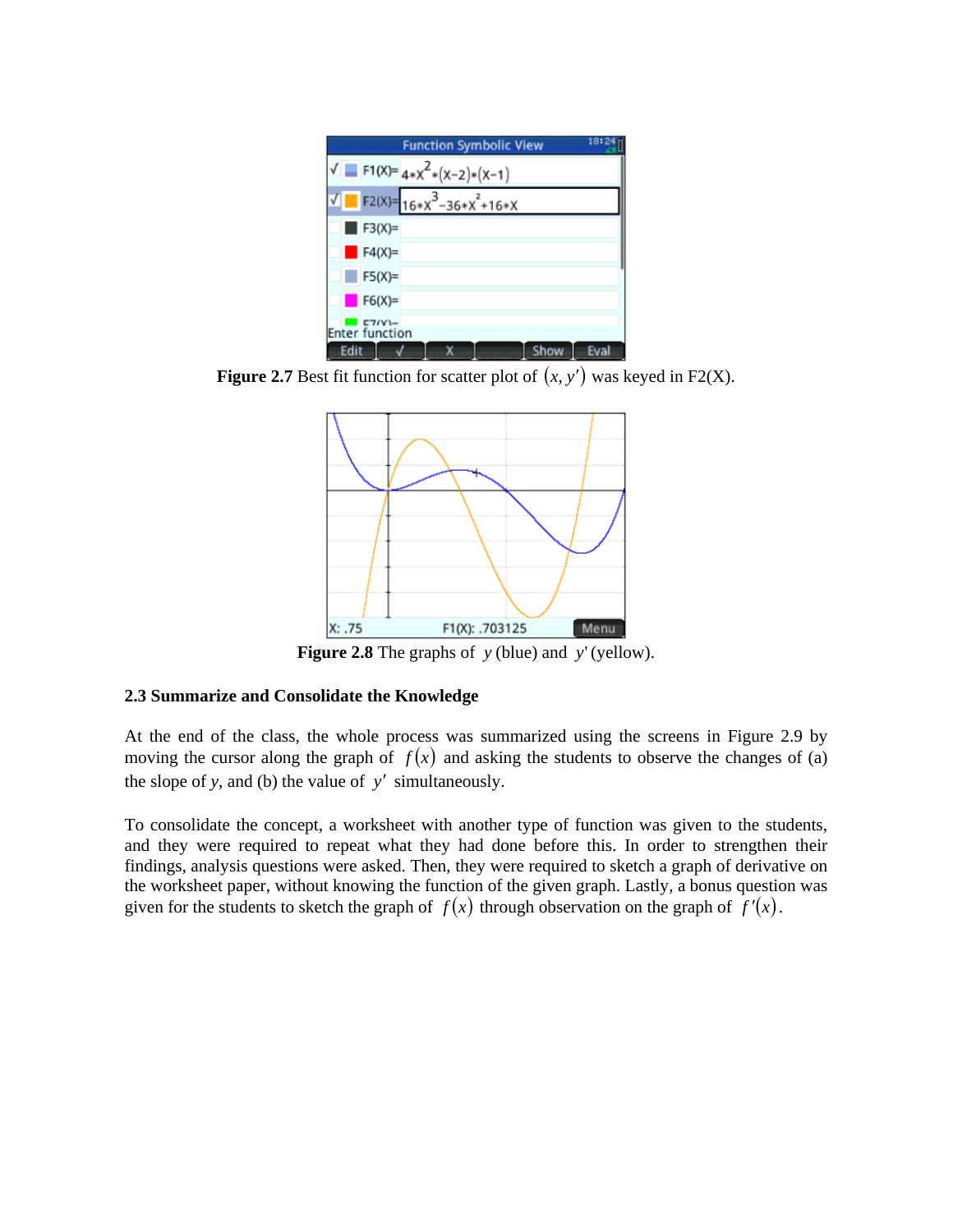

**Figure 2.9** Screenshots of graphs of  $y = f(x)$  (blue curve) and  $y = f'(x)$  (yellow curve).

## **3. Recommendation and Suggestion**

Students may need 15 minutes or more to complete the worksheet, thus it is suggested to allow the students to do it as a homework.

For the best learning process, this activity shall be conducted between the lessons teaching the concept of limit and derivative. Alternatively, this activity can be conducted after the students have learnt about the derivative and its application. This activity can be flexibly done in two sections as well, i.e. exploration (Questions  $1 - 2$ ) before teaching derivative, whilst analysis (Questions  $3 - 4$ ), after learning about application of derivative.

Different functions can be given in the worksheet (but limited to what the students have previously learnt), to prepare the students to learn about different derivative functions later. The sketching of derivative graphs will help them to memorize the derivative functions, e.g. the trigonometry functions which the students may confused by the negative sign. The bonus question can be given as preparation in teaching integration.

## **4. Conclusion**

This activity is used to help the students to build up the ability to visualize the derivative of a graph and hence memorize the derivative more effectively. It also helps the students in graph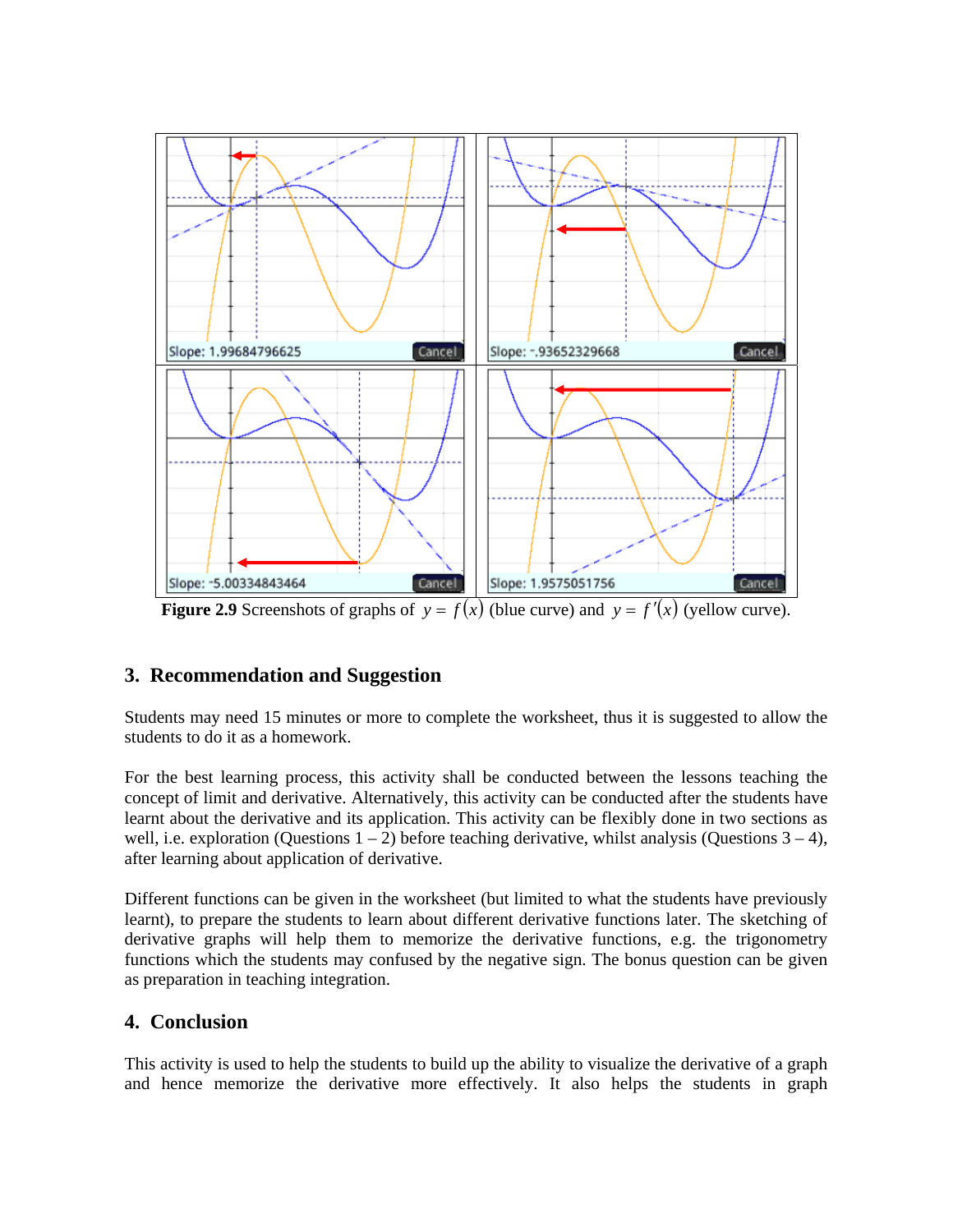interpretation. With this ability, students are able to generate derivative graph from any given 2-D graph and also to analyze and interpret different type of 2-D graphs. This will lay a firm foundation when the students encounter topics of derivatives in higher dimension in the future.

**Acknowledgements:** The authors would like to thank HP for the sponsorship.

#### **References**

- [1] Freeman, S., Eddy, S. L., McDonough, M., Smith, M. K., Okoroafor, N., Jordt, H., and Wenderoth, M. P. (2014). *Active learning increases student performance in science, engineering, and mathematics*. Proceedings of the National Academy of Sciences*,* vol. 111, pp. 8410-8415.
- [2] Nguyen, D. M. and Kulm, G. (2005). *Using web-based practice to enhance mathematics learning and achievement*. Journal of Interactive Online Learning*,* vol. 3, pp. 1-16.
- [3] Quesada, A. R. and Maxwell, M. E. (1994). *The effects of using graphing calculators to enhance college students' performance in precalculus*. Educational Studies in Mathematics*,*  vol. 27, pp. 205-215.
- [4] Hollar, J. C. and Norwood, K. (1999). *The effects of a graphing-approach intermediate algebra curriculum on students' understanding of function*. Journal for Research in Mathematics Education*,* pp. 220-226.
- [5] Roorda, G., Vos, P., Drijvers, P., and Goedhart, M. (Year). *Graphing calculator supported instrumentation schemes for the concept of derivative: a case study*.In *Proceedings of the 38th Conference of the International Group for the Psychology of Mathematics Education and the 36th Conference of the North American Chapter of the Psychology of Mathematics Education* pp. 57-64.
- [6] Tan, C.-K., Tan, C.-P., Razak, S. F. A., and Ling, L. S. (2013). *Undergraduate Students' Perceptions toward the Graphing Calculator Instructional Approach*. Communications of the IBIMA*,* vol. 2013, p. ID 135959.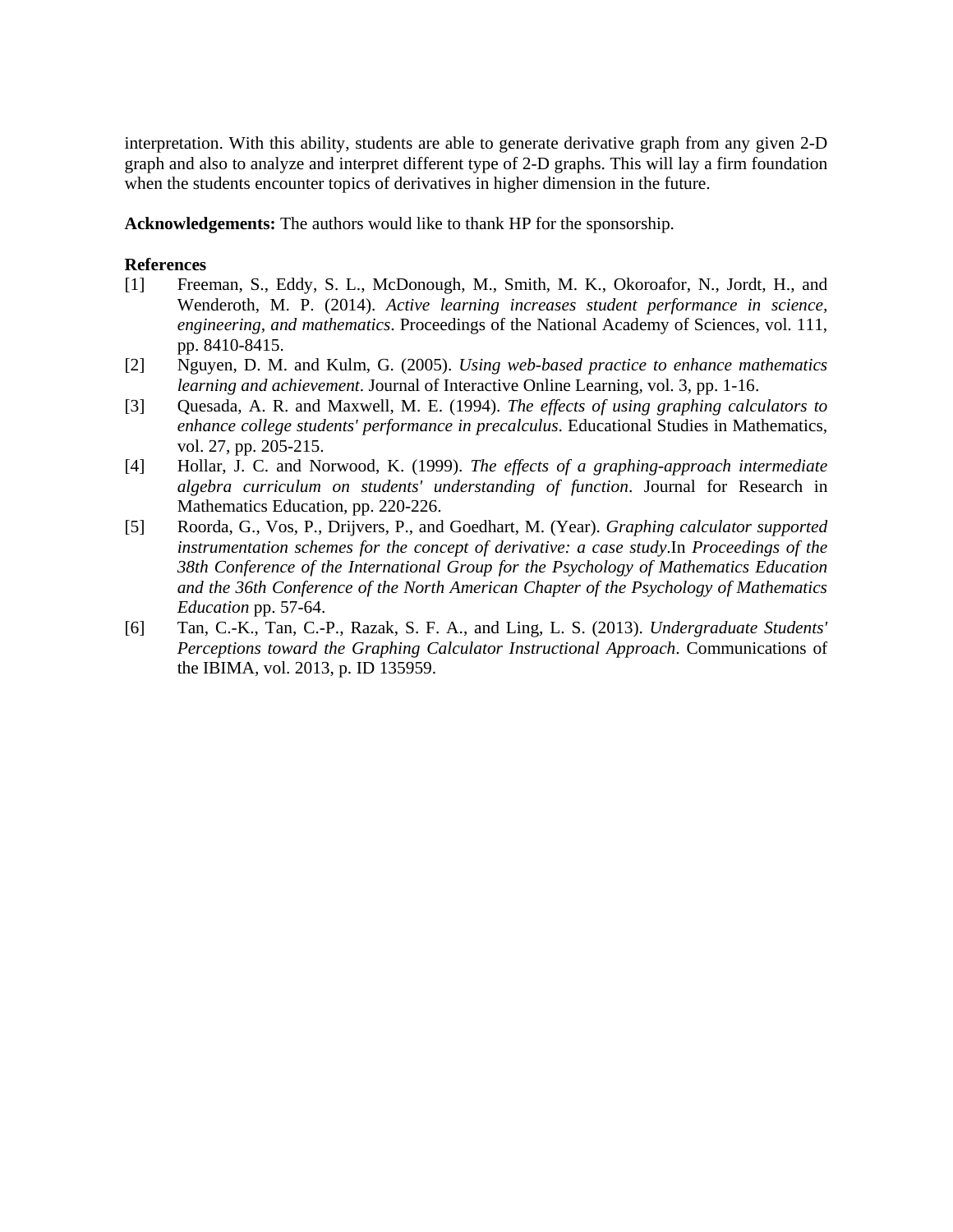#### **Worksheet**

Given a function  $f(x) = 2\sin x$ .

1) Find the slope of the line of tangent at the following point. Record each the values of each row in your HP Prime using Statistics 2Var. Record the data using 3 columns: C1, C2 and C3.

| In your life finite aging bumbles $\frac{1}{2}$ , and hecord the data aging $\frac{1}{2}$ continued $\frac{1}{2}$ , $\frac{1}{2}$ and $\frac{1}{2}$ . |        |  |  |  |  |        |      |
|-------------------------------------------------------------------------------------------------------------------------------------------------------|--------|--|--|--|--|--------|------|
| ひ                                                                                                                                                     | $-\pi$ |  |  |  |  | $5\pi$ | ، رے |
|                                                                                                                                                       |        |  |  |  |  |        |      |
| $\mathbf{a}$<br>ıπ                                                                                                                                    |        |  |  |  |  |        |      |
| $\mathbf{r}$<br>$\lambda$                                                                                                                             |        |  |  |  |  |        |      |

2) Plot the points  $(x, f(x))$  with 'o' and  $(x, f'(x))$  with 'x' in the graph below. Then, connect the respective points with a smooth curve. (Hints: You may use both Function and Statistics 2Var aplets to help you to complete this part)

|  | $\uparrow$ <sub>y</sub> |  |                                        |
|--|-------------------------|--|----------------------------------------|
|  |                         |  |                                        |
|  |                         |  |                                        |
|  |                         |  |                                        |
|  |                         |  | $\stackrel{\text{X}}{\longrightarrow}$ |
|  |                         |  |                                        |
|  |                         |  |                                        |
|  |                         |  |                                        |
|  |                         |  |                                        |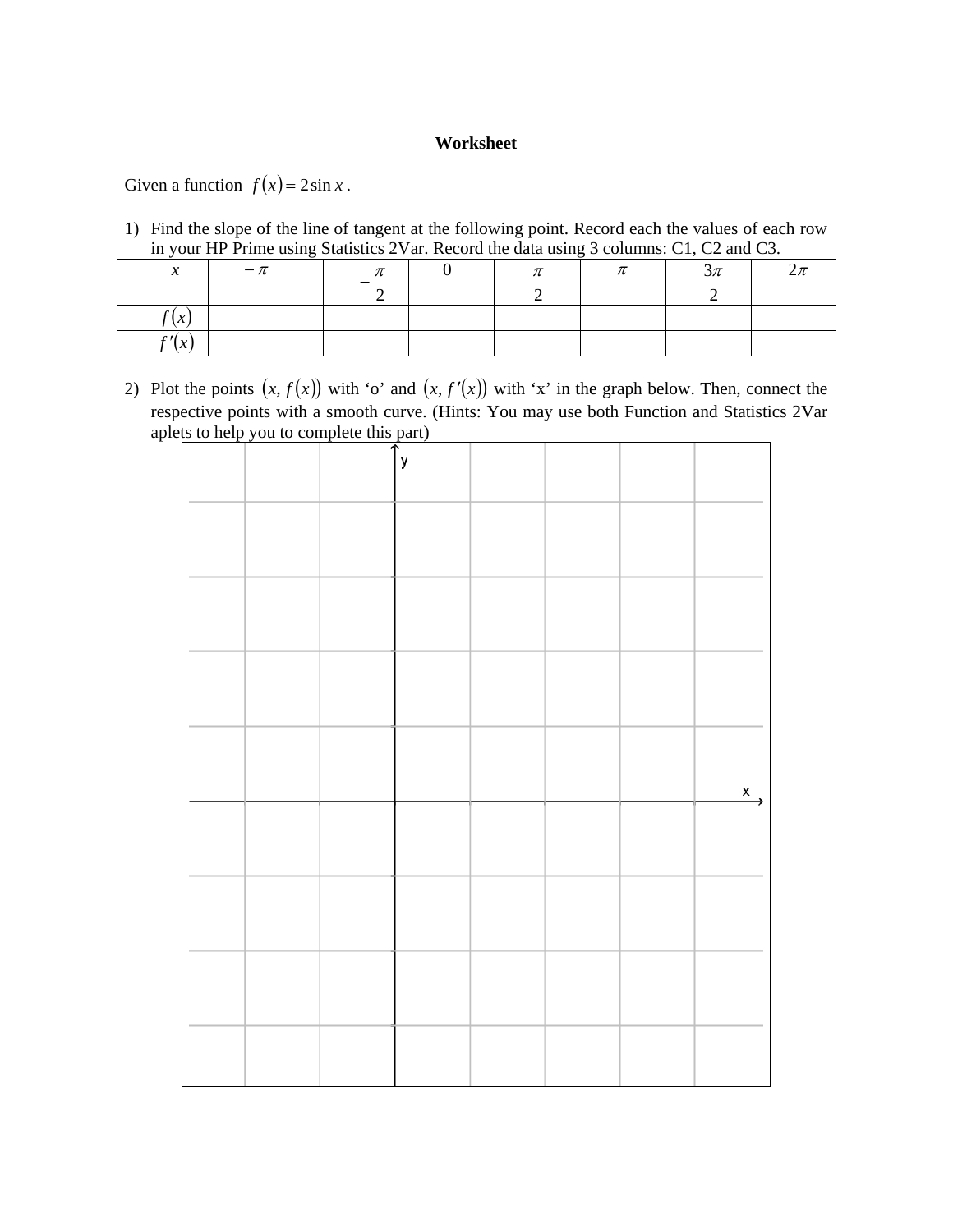- 3) Fill in the blanks below:
	- a) As the slope of  $f(x)$  increases, the graph of  $f'(x)$  \_\_\_\_\_\_\_\_\_\_\_\_\_\_\_\_\_\_\_\_\_\_\_\_. b)  $f(x)$  has its extremum point at  $x =$  \_\_\_\_\_\_ and  $x =$  \_\_\_\_\_, where  $f'(x)$  has its \_\_\_\_\_\_\_\_\_\_\_\_\_. c) As the slope of  $f(x)$  decreases, the graph of  $f'(x)$  \_\_\_\_\_\_\_\_\_\_\_\_\_\_\_\_\_\_\_\_\_\_\_. d) When *f x* is a concave, the value of *f x* \_\_\_\_\_\_\_\_\_\_\_\_\_\_\_\_\_\_\_\_\_\_\_ as *x* increases. e) When *f x* is a convex, the value of *f x* \_\_\_\_\_\_\_\_\_\_\_\_\_\_\_\_\_\_\_\_\_\_\_ as *x* increases. f) If  $f'(x)$  reaches its extremum at  $x = a$ ,  $f(x)$  reaches its point of \_\_\_\_\_\_\_\_\_\_\_.
- 4) Given a new function as drawn at the *xy*-plane in part a). Sketch the graph of its derivative at the *xy'*-plane in part b).